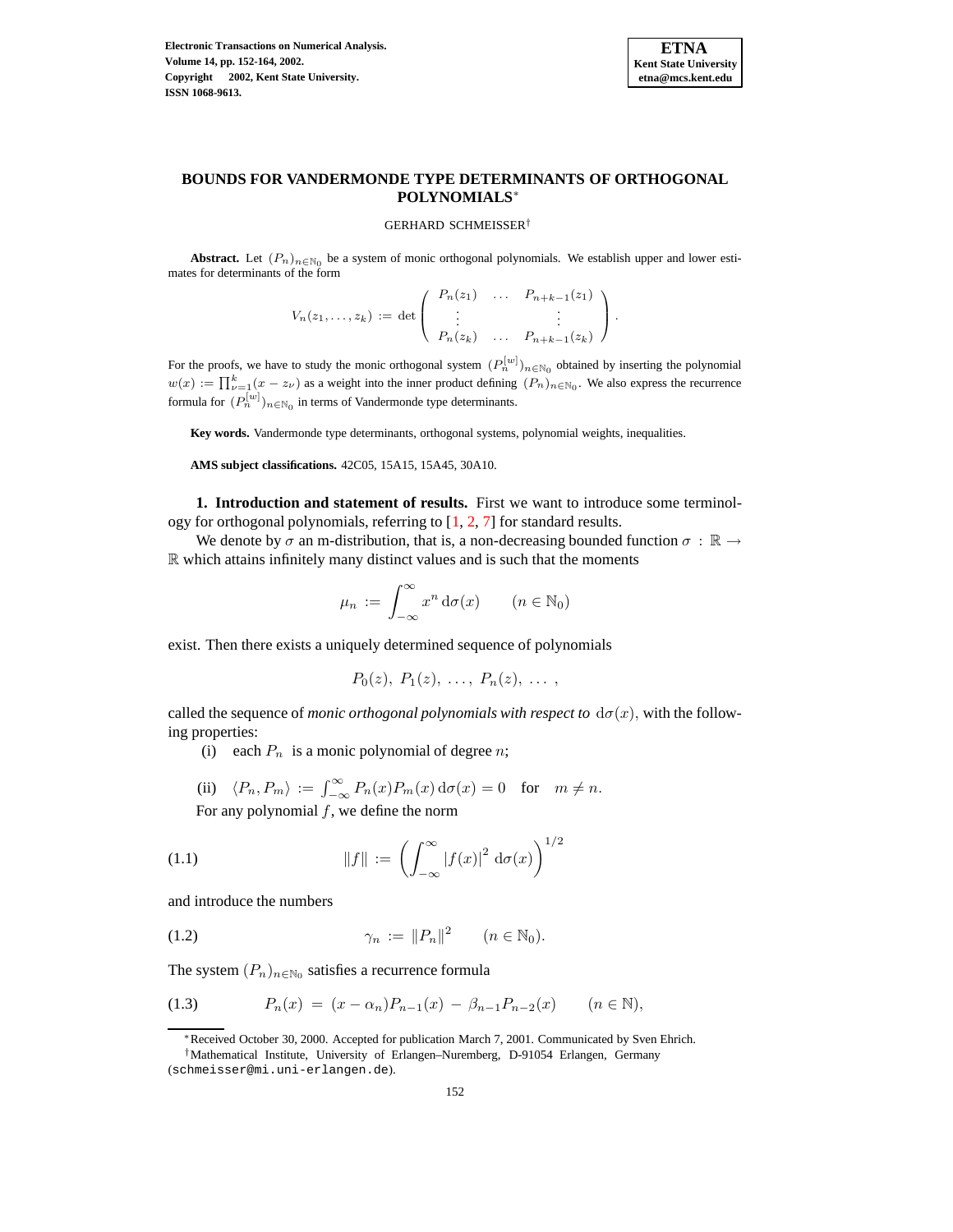where  $P_{-1}(x) \equiv 0$ ,  $P_0(x) \equiv 1$ ,  $\beta_0 = 1$ , and

<span id="page-1-3"></span>(1.4) 
$$
\alpha_n = \frac{1}{\gamma_{n-1}} \int_{-\infty}^{\infty} x P_{n-1}^2(x) d\sigma(x) \text{ and } \beta_n = \frac{\gamma_n}{\gamma_{n-1}} \quad (n \in \mathbb{N});
$$

see [\[7,](#page-12-2) § 3.2].

It is known that the polynomials  $P_n$  ( $n \in \mathbb{N}$ ) have only real zeros. Denoting by  $J_n$  the smallest interval containing the zeros of  $P_n$ , we introduce the *n*-th *distance function* 

<span id="page-1-2"></span>
$$
(1.5) \t\t d_n(z) := \min\{|z - \zeta| : \zeta \in J_n\} \t (z \in \mathbb{C}).
$$

Since the zeros of consecutive orthogonal polynomials interlace, we have

$$
d_1(z) \geq d_2(z) \geq \cdots \geq d_n(z) \geq \cdots \geq |\Im z|.
$$

In this paper, we want to estimate the following generalized Vandermonde type determinants:

<span id="page-1-0"></span>
$$
(1.6) \t V_n(z_1,\ldots,z_k) := \det \begin{pmatrix} P_n(z_1) & P_{n+1}(z_1) & \ldots & P_{n+k-1}(z_1) \\ \vdots & \vdots & & \vdots \\ P_n(z_k) & P_{n+1}(z_k) & \ldots & P_{n+k-1}(z_k) \end{pmatrix}.
$$

It is easily seen that  $V_0(z_1, \ldots, z_k)$  is equal to the classical Vandermonde determinant of  $z_1, \ldots, z_k$ . In fact, each polynomial  $P_m$  may be written as

$$
P_m(z) = z^m + \sum_{\mu=0}^{m-1} c_{m\mu} P_\mu(z),
$$

with certain constants  $c_{m\mu}$ . Hence, if we add to each column in [\(1.6\)](#page-1-0) an appropriate linear combination of its predecessors, and do it first for the last column, then for the last but one and so on, we find that

<span id="page-1-1"></span>
$$
(1.7) \tV_0(z_1,\ldots,z_k) = \det \begin{pmatrix} 1 & z_1 & \ldots & z_1^{k-1} \\ \vdots & \vdots & & \vdots \\ 1 & z_k & \ldots & z_k^{k-1} \end{pmatrix} = \prod_{1 \leq \ell < j \leq k} (z_j - z_\ell).
$$

There is no simple explicit formula for  $V_n(z_1, \ldots, z_k)$  when  $n \geq 1$ , and therefore we are interested in bounds for these determinants.

<span id="page-1-4"></span>It is usually not a big problem to find some upper bound for a determinant. For sake of completeness, we present the following result.

PROPOSITION 1.1. Let  $z_1, \ldots, z_k \in \mathbb{C}$ . Then, with the preceding notations,

<span id="page-1-5"></span>
$$
(1.8) \quad |V_n(z_1,\ldots,z_k)| \leq \left[\gamma_n \gamma_{n+1} \cdots \gamma_{n+k-1} \prod_{j=1}^k \left(\Delta_{n+k}(z_j) - \Delta_n(z_j)\right)\right]^{1/2},
$$

*where*

$$
\Delta_m(z) := \begin{cases} \frac{1}{\gamma_{m-1}} \Big( P'_m(z) P_{m-1}(z) - P_m(z) P'_{m-1}(z) \Big) & \text{if } z \in \mathbb{R} \\ \frac{1}{\gamma_{m-1}} \cdot \frac{\Im\left\{ P_m(z) P_{m-1}(\overline{z}) \right\}}{\Im z} & \text{if } z \in \mathbb{C} \setminus \mathbb{R} \end{cases} \tag{m \in \mathbb{N}}.
$$

**ETNA Kent State University etna@mcs.kent.edu**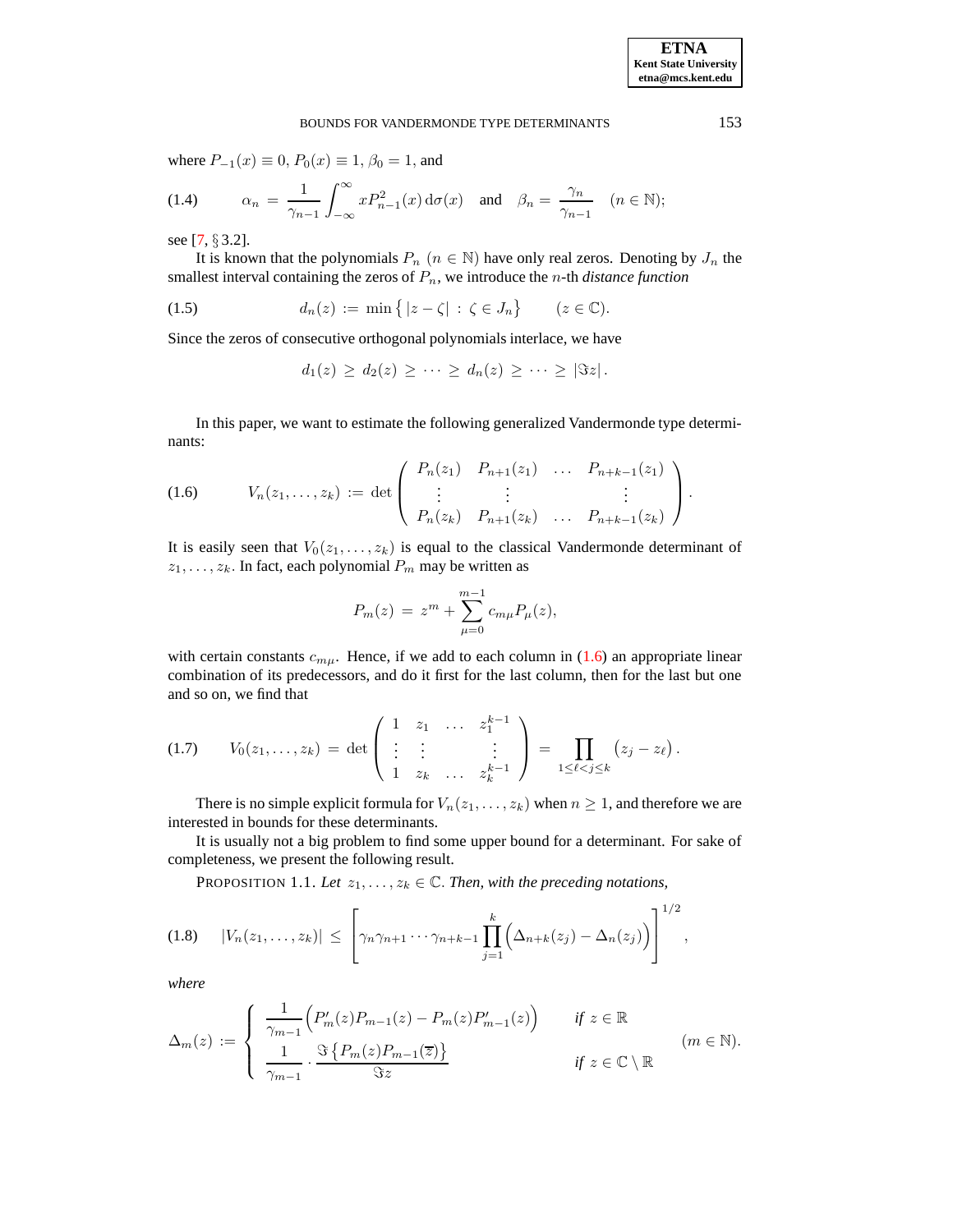*Moreover, for any*  $z \in \mathbb{C}$ ,

<span id="page-2-3"></span>
$$
(1.9) \qquad \frac{1}{\gamma_{m-1}} \min_{1 \leq \mu \leq m} \left| \frac{P_m(z)}{z - x_{\mu}} \right|^2 \leq \Delta_m(z) \leq \frac{1}{\gamma_{m-1}} \max_{1 \leq \mu \leq m} \left| \frac{P_m(z)}{z - x_{\mu}} \right|^2,
$$

*where*  $x_1, \ldots, x_m$  *are the zeros of*  $P_m$ .

Lower estimates for determinants in general and for our Vandermonde type determinants in particular are much more delicate. We shall establish a lower bound for the modulus of

<span id="page-2-0"></span>Vn+1(z1, . . . , zk) Vn(z1, . . . , zk) (1.10) .

Used repeatedly for  $n, n-1, n-2, \ldots$  and combined with [\(1.7\)](#page-1-1), it allows us to estimate  $|V_{n+1}(z_1,\ldots,z_k)|$  for  $n \in \mathbb{N}_0$  from below. Here we admit that some (or all) of the points  $z_1, \ldots, z_k$  may coalesce. In this case, we define the quotient [\(1.10\)](#page-2-0) by continuous continuation. More precisely, if  $z_{j_0} = z_{j_1} = \cdots = z_{j_\ell}$ , then we replace the polynomials in the  $j_1$ -st,  $j_2$ -nd, ...,  $j_\ell$ -th row in [\(1.6\)](#page-1-0) by their first, second, ...,  $\ell$ -th derivative.

As usual, we shall denote by  $|x|$  the largest integer not exceeding x. We are now ready for presenting the main result.

<span id="page-2-2"></span>THEOREM 1.2. Let  $(P_n)_{n \in \mathbb{N}_0}$  be a sequence of monic orthogonal polynomials with as*sociated intervals*  $J_n$ *, constants*  $\gamma_n$ *, and distance functions*  $d_n$   $(n \in \mathbb{N})$  *as specified in* [\(1.2\)](#page-0-0)– [\(1.5\)](#page-1-2). Let  $w(x) = \prod_{j=1}^{k} (x - z_j)$  be a real polynomial which has no zero in  $J_{n+\lfloor k/2 \rfloor+1}$ . *Denote by*  $m_1$  *and*  $m_2$  *the number of zeros* (*counted according to their multiplicities*) *in the left* and the right component of  $\mathbb{R} \setminus J_{n+1,k/2+1}$ , respectively, Define

> $m :=$  $\sqrt{ }$  $\left| \right|$  $\mathcal{L}$ 0 *if*  $m_1$  *and*  $m_2$  *are both even,* 1 *if exactly one of the numbers*  $m_1$  *and*  $m_2$  *is odd,* 2 *if*  $m_1$  *and*  $m_2$  *are both odd,*

*and*  $\ell := (k - m)/2$ *. Suppose that* 

$$
d_{n+\lfloor k/2\rfloor+1}(z_j) \ge r \qquad (j=1,\ldots,k),
$$

*with*  $r > 0$ *. Then, for the determinants* [\(1.6\)](#page-1-0)*,* 

<span id="page-2-1"></span>(1.11) 
$$
\left| \frac{V_{n+1}(z_1, ..., z_k)}{V_n(z_1, ..., z_k)} \right| \geq \frac{r^m}{\gamma_n} \sum_{j=0}^{\ell} {\ell \choose j} \gamma_{n+\ell-j} r^{2j}.
$$

*Remark* 1. Note that  $m = 0$  if  $w(x)$  does not change sign on R. Furthermore, when  $m = 0$ , then the right-hand side of [\(1.11\)](#page-2-1) remains positive even if  $r \to 0$ . Therefore (1.11) holds with a positive lower bound even if  $w(x)$  has zeros on  $J_{n+\lfloor k/2\rfloor+1}$  provided that their multiplicities are even and  $m = 0$ . However, if  $w(x)$  changes sign on  $J_{n+\lfloor k/2\rfloor+1}$ , then the left-hand side of [\(1.11\)](#page-2-1) may vanish, and so we cannot have a non-trivial lower bound.

The proof of Theorem [1.2](#page-2-2) will show that  $(1.11)$  can be refined by working with individual bounds  $r_j$  instead of r such that  $d_{n+\lfloor k/2\rfloor+1}(z_j) \geq r_j$  for  $j = 1, ..., k$ .

*Remark* 2. At the conference in Inzell (3rd Workshop 'Orthogonal Polynomials, Approximation, and Harmonic Analysis', April 2000), Michael Skrzipek gave a lecture on the inversion of Vandermonde type matrices of orthogonal polynomials. Theorem [1.2](#page-2-2) includes a sufficient condition for invertibility.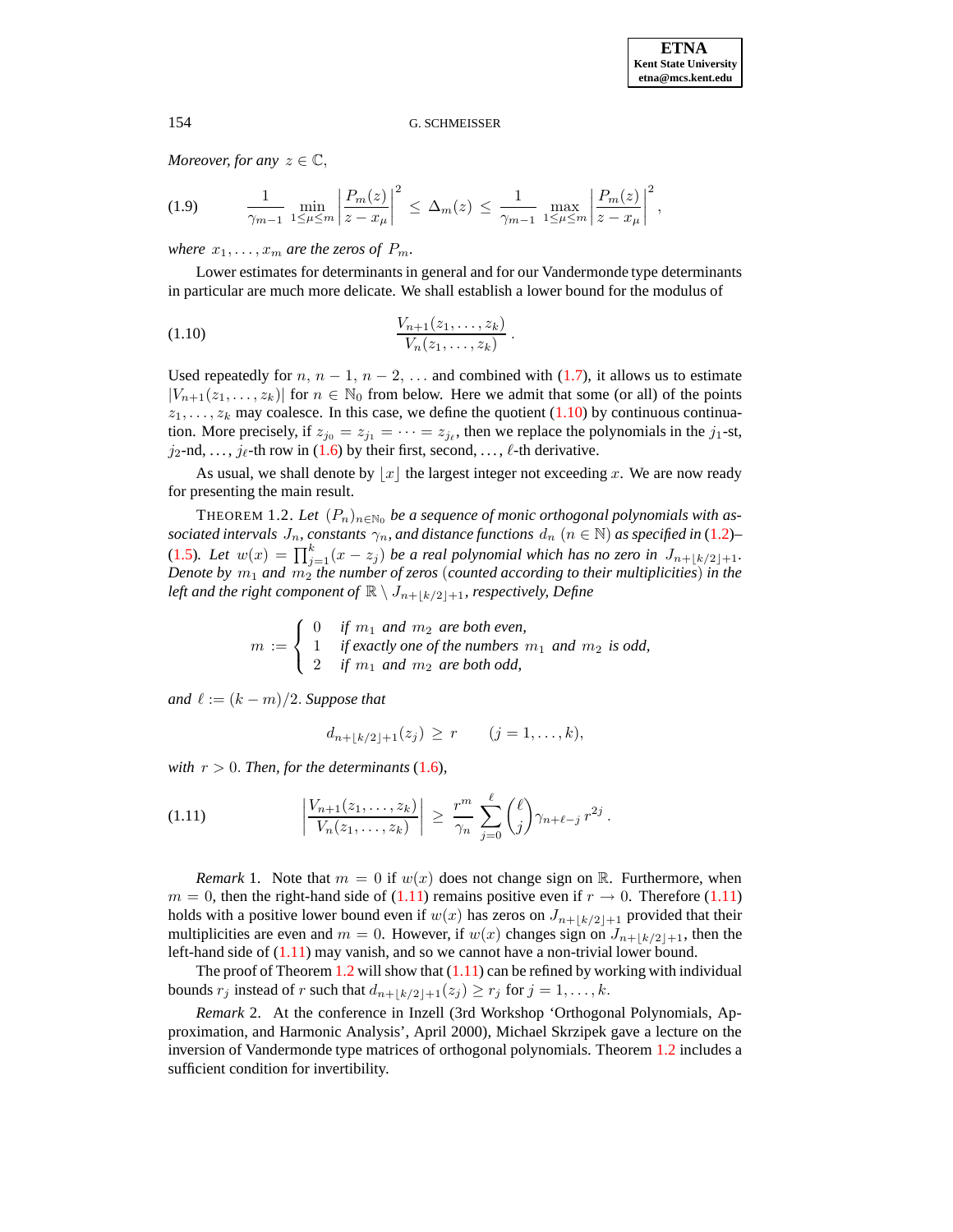| <b>ETNA</b>                  |
|------------------------------|
| <b>Kent State University</b> |
| etna@mcs.kent.edu            |

*Remark* 3. The proof of Theorem [1.2](#page-2-2) rests on repeated application of Lemmas [2.2](#page-5-0) and [2.3](#page-6-0) given in § 2 below. In the proofs of these lemmas, all considerations are based on *equations*. It is only at the end that a lower bound is deduced from a mean value. We can as well deduce an upper bound from that mean value and establish an inequality analogous to [\(1.11\)](#page-2-1), but in the opposite direction. More precisely, we can proceed as follows. Analogously to  $(1.5)$ , we define

$$
D_n(z) := \max\{|z - \zeta| : \zeta \in J_n\} \qquad (z \in \mathbb{C}).
$$

Then

$$
D_1(z) \leq D_2(z) \leq \cdots \leq D_n(z) \leq \cdots.
$$

Now suppose that in the situation of Theorem [1.2,](#page-2-2) we have

$$
D_{n+\lfloor k/2\rfloor+1}(z_j) \leq R \qquad (j=1,\ldots,k).
$$

Then, for the determinants  $(1.6)$ ,

(1.12) 
$$
\left| \frac{V_{n+1}(z_1,\ldots,z_k)}{V_n(z_1,\ldots,z_k)} \right| \leq \frac{R^m}{\gamma_n} \sum_{j=0}^{\ell} {\ell \choose j} \gamma_{n+\ell-j} R^{2j}.
$$

*Remark* 4. Except for trivial cases, inequality  $(1.11)$  is not sharp. In view of Remark 3 and an analysis of the proofs given below, we find that the precision of  $(1.11)$  depends on the length of  $J_{n+\lfloor k/2\rfloor+1}$ . If this interval is relatively small, then the estimate [\(1.11\)](#page-2-1) is quite accurate. If  $J_{n+\lfloor k/2\rfloor+1}$  is unbounded as  $n \to \infty$ , then [\(1.11\)](#page-2-1) will be less accurate when n is large, but it will be non-trivial nevertheless.

The proof of Theorem [1.2](#page-2-2) will show that the points  $z_1, \ldots, z_k$  can be involved successively as real singles and pairs of conjugates. Therefore the location of these points, relative to one another, is not crucial for the accuracy of  $(1.11)$ . This may be surprising since, on the left-hand side of  $(1.11)$ , the numerator and the denominator tend to zero as two of the points  $z_1, \ldots, z_k$  approach each other.

If in Theorem [1.2](#page-2-2) the hypothesis on  $w(x)$  holds for some  $n \in \mathbb{N}$ , then it automatically holds for all smaller indices n, and m and  $\ell$  do not change when n is reduced. This allows us to deduce the following lower estimate for  $|V_{n+1}(z_1,\ldots,z_k)|$  by iterating [\(1.11\)](#page-2-1) and employing [\(1.7\)](#page-1-1).

<span id="page-3-0"></span>COROLLARY 1.3. Suppose that in the statement of Theorem [1.2](#page-2-2) the hypothesis on  $w(x)$ *holds* for some  $n \in \mathbb{N}$ . *Then, introducing the polynomials* 

$$
\phi_{\nu}(x) := \sum_{j=0}^{\ell} {\ell \choose j} \frac{\gamma_{\nu+\ell-j}}{\gamma_{\nu}} x^{2j} \qquad (\nu = 0, \ldots, n),
$$

*we have*

$$
|V_{n+1}(z_1, ..., z_k)| \ge r^{m(n+1)} \prod_{\nu=0}^n \phi_{\nu}(r) \prod_{1 \le i < j \le k} |z_i - z_j|
$$
  

$$
\ge r^{m(n+1)} \prod_{\nu=0}^n \frac{\gamma_{\nu+\ell}}{\gamma_{\nu}} \prod_{1 \le i < j \le k} |z_i - z_j|.
$$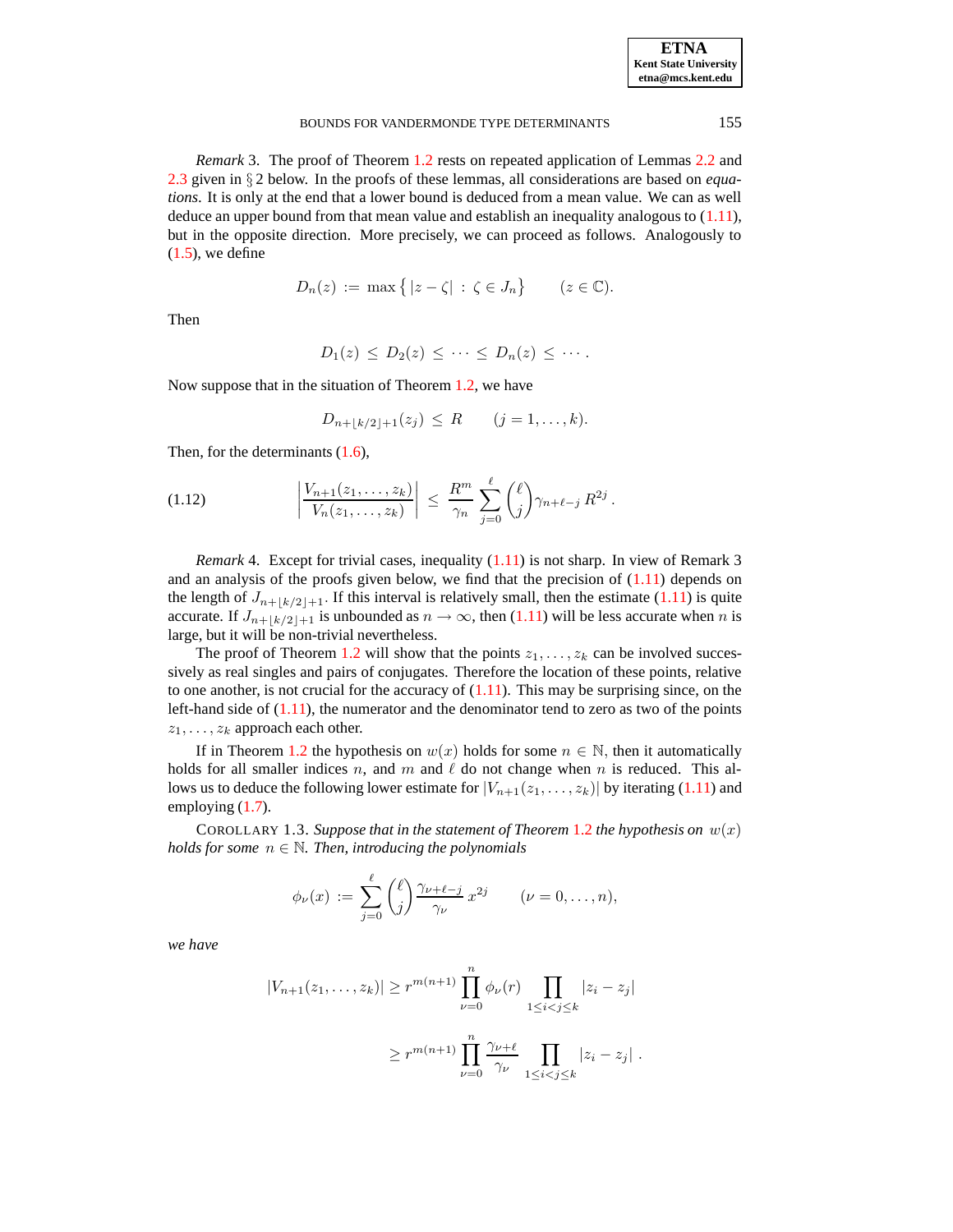**ETNA Kent State University etna@mcs.kent.edu**

For the proof of Theorem [1.2,](#page-2-2) we shall employ another orthogonal system which reveals why the determinants  $V_n(z_1, \ldots, z_k)$  are of interest.

Let  $w(x) = \prod_{j=1}^{k} (x - z_{\nu})$  be a real polynomial which is non-negative on the real line. Then there exists a uniquely determined sequence of monic orthogonal polynomials

<span id="page-4-3"></span>(1.13) 
$$
P_0^{[w]}(z), P_1^{[w]}(z), \ldots, P_n^{[w]}(z), \ldots
$$

with respect to  $w(x)d\sigma(x)$ . We want to distinguish all the quantities associated with this system from those associated with  $(P_n)_{n \in \mathbb{N}_0}$  by attaching a superscript [w]. Thus

$$
\gamma_n^{[w]} := \int_{-\infty}^{\infty} \left( P_n^{[w]}(x) \right)^2 w(x) d\sigma(x),
$$

 $J_n^{[w]}$  is the smallest interval containing the zeros of  $P_n^{[w]}$ , and  $d_n^{[w]}(z)$  is the distance of z from J  $[w]$  $n^{[w]}$ .

In 1858 already, Christoffel had observed (in the case where  $\sigma(x) = x$ ) that

<span id="page-4-1"></span>
$$
(1.14) \t w(x)P_n^{[w]}(x) = (-1)^k \frac{V_n(x, z_1, \dots, z_k)}{V_n(z_1, \dots, z_k)} \t (n \in \mathbb{N}_0);
$$

see [\[7,](#page-12-2) § 2.5], where the result is given for general  $\sigma$ .

When  $w(x)$  changes sign on the real line, then  $w(x)d\sigma(x)$  may not be an admissible differential for defining an inner product in the space of polynomials. But if  $w(x)$  is nonnegative on  $J_{n+\lfloor k/2\rfloor+1}$ , then  $w(x)d\sigma(x)$  is admissible for the subspace  $\mathcal{P}_n$  consisting of all polynomials of degree at most n. In fact, for any  $f, g \in \mathcal{P}_n$ , the integral

<span id="page-4-0"></span>(1.15) 
$$
\int_{-\infty}^{\infty} f(x)\overline{g(x)}w(x) d\sigma(x)
$$

can be calculated by means of the Gaussian quadrature formula  $[7, \S 3.4]$  $[7, \S 3.4]$  whose nodes are the zeros of  $P_{n+1k/2+1}$ , and so we need only the restriction of w to  $J_{n+1k/2+1}$ . Thus we find that [\(1.15\)](#page-4-0) defines an inner product on  $\mathcal{P}_n$  and that the polynomials

<span id="page-4-2"></span>(1.16) 
$$
P_0^{[w]}(z), P_1^{[w]}(z), \ldots, P_n^{[w]}(z),
$$

as given by [\(1.14\)](#page-4-1), form an orthogonal basis for  $\mathcal{P}_n$ . Moreover, if the support of  $d\sigma(x)$  is contained in an interval J (such an interval is called an *interval of orthogonality*) and  $w(x)$  is non-negative on  $J$ , then  $(1.14)$  defines an infinite sequence of orthogonal polynomials.

If, in the previous paragraph,  $w(x)$  is non-positive on  $J_{n+|k/2|+1}$  (respectively, on J), then the polynomials  $(1.16)$  (respectively, those in  $(1.13)$  with unrestricted n), exactly as defined by [\(1.14\)](#page-4-1), form a sequence of monic orthogonal polynomials with respect to  $-w(x)$ d $\sigma(x)$ .

In order to establish the recurrence formula for the system  $(P_n^{[w]})_{n\in\mathbb{N}_0},$  we need a modification of the determinants  $V_n(z_1,...,z_k)$ . We denote by  $V_n^*(z_1,...,z_k)$  the determinant obtained from  $V_n(z_1, \ldots, z_k)$  by replacing the index n of the polynomials in the first column by  $n - 1$ , that is,

<span id="page-4-4"></span>
$$
(1.17) \tV_n^*(z_1,\ldots,z_k) = \det \begin{pmatrix} P_{n-1}(z_1) & P_{n+1}(z_1) & \ldots & P_{n+k-1}(z_1) \\ \vdots & \vdots & & \vdots \\ P_{n-1}(z_k) & P_{n+1}(z_k) & \ldots & P_{n+k-1}(z_k) \end{pmatrix}.
$$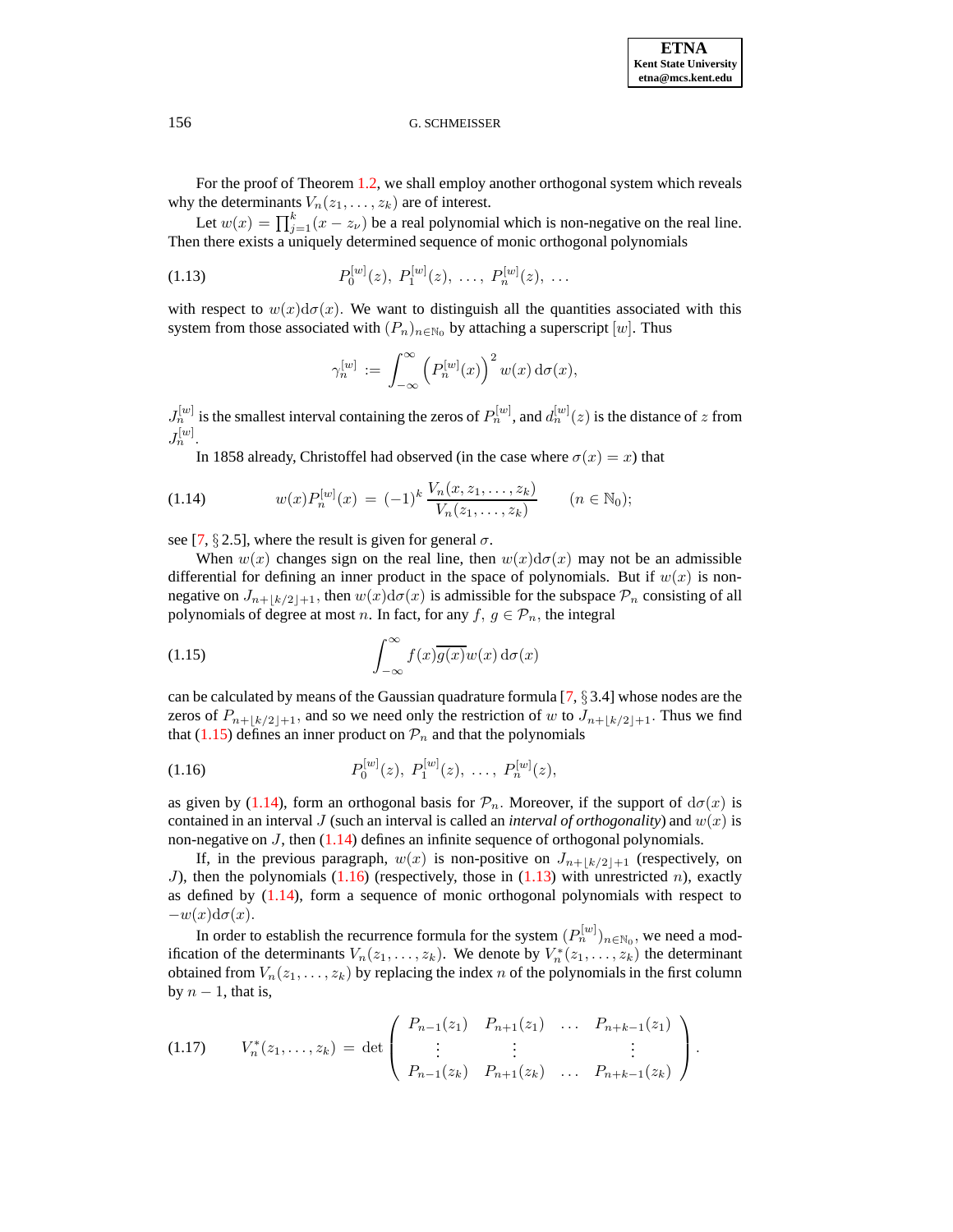<span id="page-5-7"></span>THEOREM 1.4. *Let*  $(P_n)_{n \in \mathbb{N}_0}$  *be a monic orthogonal system satisfying a recurrence formula*

$$
P_n(x) = (x - \alpha_n)P_{n-1}(x) - \beta_{n-1}P_{n-2}(x) \qquad (n \in \mathbb{N})
$$

*with*  $P_{-1}(x) \equiv 0$  *and*  $P_0(x) \equiv 1$ . Let *J* be *an interval of orthogonality, and suppose that*  $w(x) = \prod_{j=1}^{k} (x - z_j)$  is a real polynomial that does not change sign on J. Then

<span id="page-5-2"></span>
$$
(1.18) \qquad P_n^{[w]}(x) = (x - \alpha_n^{[w]}) P_{n-1}^{[w]}(x) - \beta_{n-1}^{[w]} P_{n-2}^{[w]}(x) \qquad (n \in \mathbb{N})
$$

 $with P_{-1}^{[w]}(x) \equiv 0, P_0^{[w]}(x) \equiv 1, and$ 

<span id="page-5-1"></span>
$$
(1.19) \t\t\t \alpha_n^{[w]} = \alpha_n + \beta_{n-1} \frac{V_{n-1}^*(z_1,\ldots,z_k)}{V_{n-1}(z_1,\ldots,z_k)} - \beta_n \frac{V_n^*(z_1,\ldots,z_k)}{V_n(z_1,\ldots,z_k)},
$$

$$
(1.20) \qquad \beta_n^{[w]} = \beta_n \frac{V_{n+1}(z_1, \ldots, z_k) V_{n-1}(z_1, \ldots, z_k)}{\left(V_n(z_1, \ldots, z_k)\right)^2} \qquad (n \in \mathbb{N}).
$$

Note that  $\beta_0^{[w]}$  is not needed and may therefore be arbitrarily defined.

While [\(1.19\)](#page-5-1) and [\(1.20\)](#page-5-1) give explicit representations for  $\alpha_n^{[w]}$  and  $\beta_n^{[w]}$ , Gautschi [\[3\]](#page-12-3) proposed an algorithm for a recursive computation of these quantities. However, as far as the computation of the polynomials  $P_n^{[w]}(x)$  is concerned, Skrzipek [\[6\]](#page-12-4) pointed out that the use of the recurrence formula [\(1.18\)](#page-5-2) may have disadvantages. He proposed an alternative approach.

In [\[5\]](#page-12-5), we have proved several inequalities for  $\gamma_n^{[w]}$  and  $||P_n^{[w]}||$ ; see [\[5,](#page-12-5) Lemmas 3– 5]. They imply further inequalities for  $V_n(z_1, \ldots, z_k)$  and its modifications. Some of these inequalities are sharp.

**2. Lemmas.** Continuing in using the notations of  $\S$  1, we shall prove the following auxiliary results.

<span id="page-5-6"></span>LEMMA 2.1. Let  $P_n$  and  $P_{n+1}$  be consecutive monic orthogonal polynomials, and *denote by*  $x_1, \ldots, x_{n+1}$  *the zeros of*  $P_{n+1}$ *. Then* 

<span id="page-5-3"></span>(2.1) 
$$
\frac{P_n(z)}{P_{n+1}(z)} = \sum_{\nu=1}^{n+1} \frac{\lambda_{\nu}}{z - x_{\nu}} \quad \text{where} \quad \lambda_{\nu} > 0 \ \ (\nu = 1, ..., n+1)
$$

*and*

<span id="page-5-4"></span>(2.2) 
$$
\sum_{\nu=1}^{n+1} \lambda_{\nu} = 1.
$$

<span id="page-5-0"></span>*Proof.* For [\(2.1\)](#page-5-3), see [\[7,](#page-12-2) p. 47, Theorem 3.3.5]). Multiplying both sides of the equation in [\(2.1\)](#page-5-3) by z and letting  $z \to \infty$ , we readily conclude that [\(2.2\)](#page-5-4) holds. 口

<span id="page-5-5"></span>LEMMA 2.2. Let  $N \in \mathbb{N}$  and  $w(x) = x - \xi$  with  $\xi \in \mathbb{R} \setminus J_{N+1}$ . Then

$$
(2.3) \t\t J_n^{[w]} \t\t C \t J_{n+1}
$$

**ETNA Kent State University etna@mcs.kent.edu**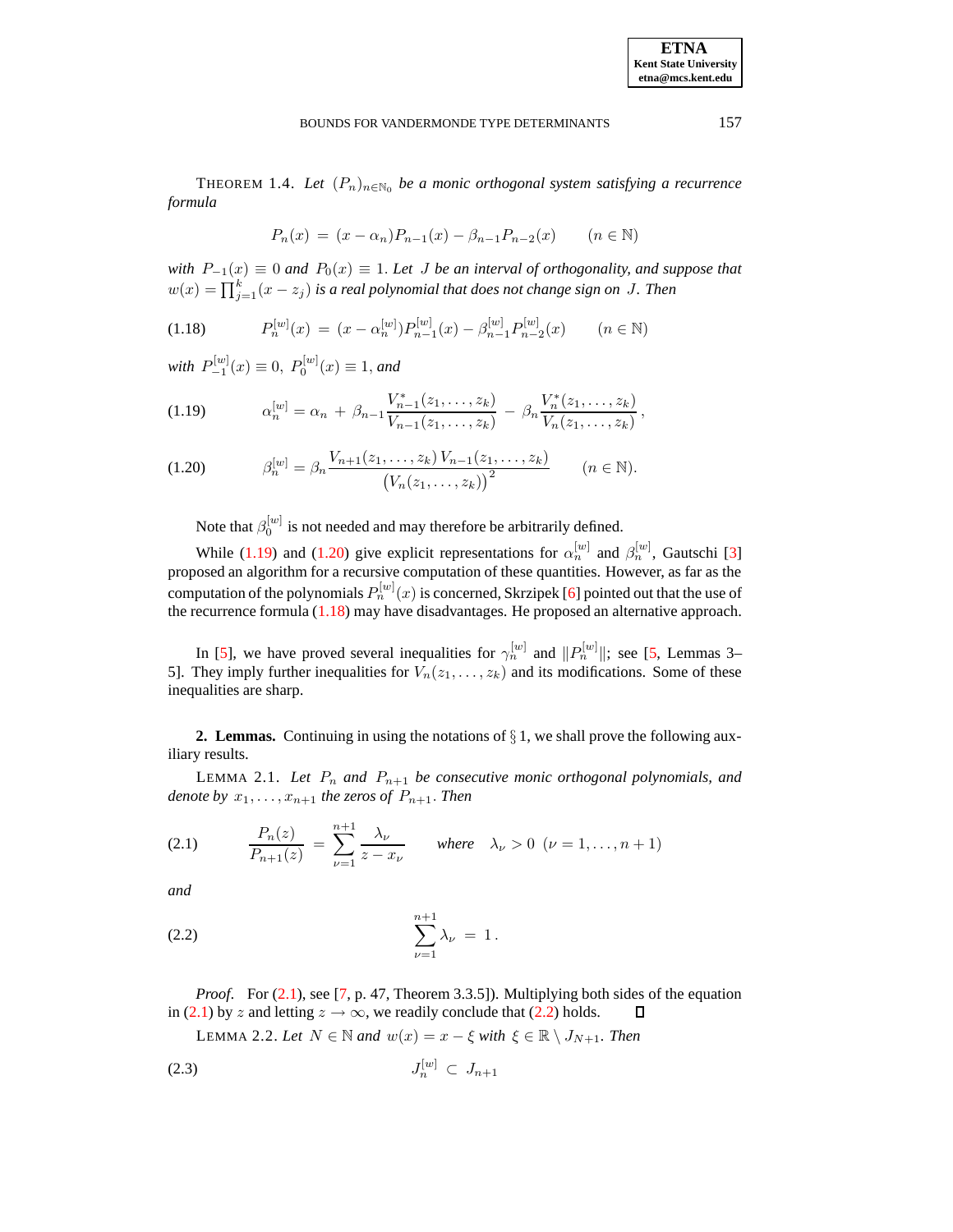<span id="page-6-2"></span>*and*

$$
\gamma_n^{[w]} \ge \gamma_n d_{n+1}(\xi)
$$

*for*  $n = 0, \ldots, N$ .

*Proof*. By [\(1.14\)](#page-4-1),

<span id="page-6-1"></span>
$$
(2.5) \t w(x)P_n^{[w]}(x) = P_{n+1}(x) - \frac{P_{n+1}(\xi)}{P_n(\xi)} P_n(x) \t (n = 0, ..., N).
$$

Now let  $x_1, \ldots, x_{n+1}$  be the zeros of  $P_{n+1}$  in increasing order. Then

$$
w(x_{\nu})P_n^{[w]}(x_{\nu}) = -\frac{P_{n+1}(\xi)}{P_n(\xi)}P_n(x_{\nu}) \qquad (\nu = 1,\ldots,n+1).
$$

<span id="page-6-4"></span>Since the polynomials  $P_n$  and  $P_{n+1}$  are monic and their zeros interlace, we have

(2.6) 
$$
\operatorname{sgn} P_n(x_\nu) = (-1)^{n+1-\nu} \qquad (\nu = 1, \ldots, n+1).
$$

Taking into account that  $w(x)$  does not change sign on  $J_{N+1}$ , we find that

$$
\operatorname{sgn} P_n^{[w]}(x_\nu) = (-1)^{n-\nu} \operatorname{sgn} \frac{P_{n+1}(\xi)}{w(x_1)P_n(\xi)} \qquad (\nu = 1, \ldots, n+1).
$$

Hence the zeros of  $P_n^{[w]}$  and  $P_{n+1}$  interlace, and this implies [\(2.3\)](#page-5-5).

The polynomials  $P_0^{[w]}, \ldots, P_N^{[w]}$  are orthogonal with respect to  $\pm w(x) d\sigma(x)$ , the sign depending on the sign of  $w(x)$  on  $J_{N+1}$ . In any case,

$$
\gamma_n^{[w]} = \left| \int_{-\infty}^{\infty} \left( P_n^{[w]}(x) \right)^2 w(x) \, \mathrm{d}\sigma(x) \right| = \left| \int_{-\infty}^{\infty} w(x) P_n^{[w]}(x) P_n(x) \, \mathrm{d}\sigma(x) \right|.
$$

Substituting [\(2.5\)](#page-6-1) into the right-hand side, we readily find that

$$
\gamma_n^{[w]} = \gamma_n \left| \frac{P_{n+1}(\xi)}{P_n(\xi)} \right|.
$$

Now, by Lemma [2.1,](#page-5-6)

<span id="page-6-3"></span>
$$
\left|\frac{P_n(\xi)}{P_{n+1}(\xi)}\right| \leq \frac{1}{\min_{1\leq \nu \leq n+1} |\xi - x_{\nu}|} \leq \frac{1}{d_{n+1}(\xi)},
$$

and so  $(2.4)$  follows from  $(2.7)$ .

While in Lemma [2.2](#page-5-0)  $w(x)$  was linear, we now establish a corresponding result for a quadratic  $w(x)$ .

<span id="page-6-0"></span>LEMMA 2.3. Let  $N \in \mathbb{N}$  and  $w(x) = (x - \zeta_1)(x - \zeta_2)$ , where *either*  $\zeta_2 = \overline{\zeta}_1$  or  $\zeta_1, \, \zeta_2 \in \mathbb{R} \setminus J_{N+2}$ *. Then* 

<span id="page-6-5"></span>(2.8) 
$$
J_n^{[w]} \subset J_{n+1} \qquad (n = 0, ..., N).
$$

<span id="page-6-6"></span>*If, in addition,*  $\zeta_1$  *and*  $\zeta_2$  *do not lie in different components of*  $\mathbb{R} \setminus J_{N+2}$ *, then* 

 $\Box$ 

$$
(2.9) \qquad \gamma_n^{[w]} \geq \gamma_{n+1} + \gamma_n d_{n+1}(\zeta_1) d_{n+1}(\zeta_2) \qquad (n = 0, \ldots, N).
$$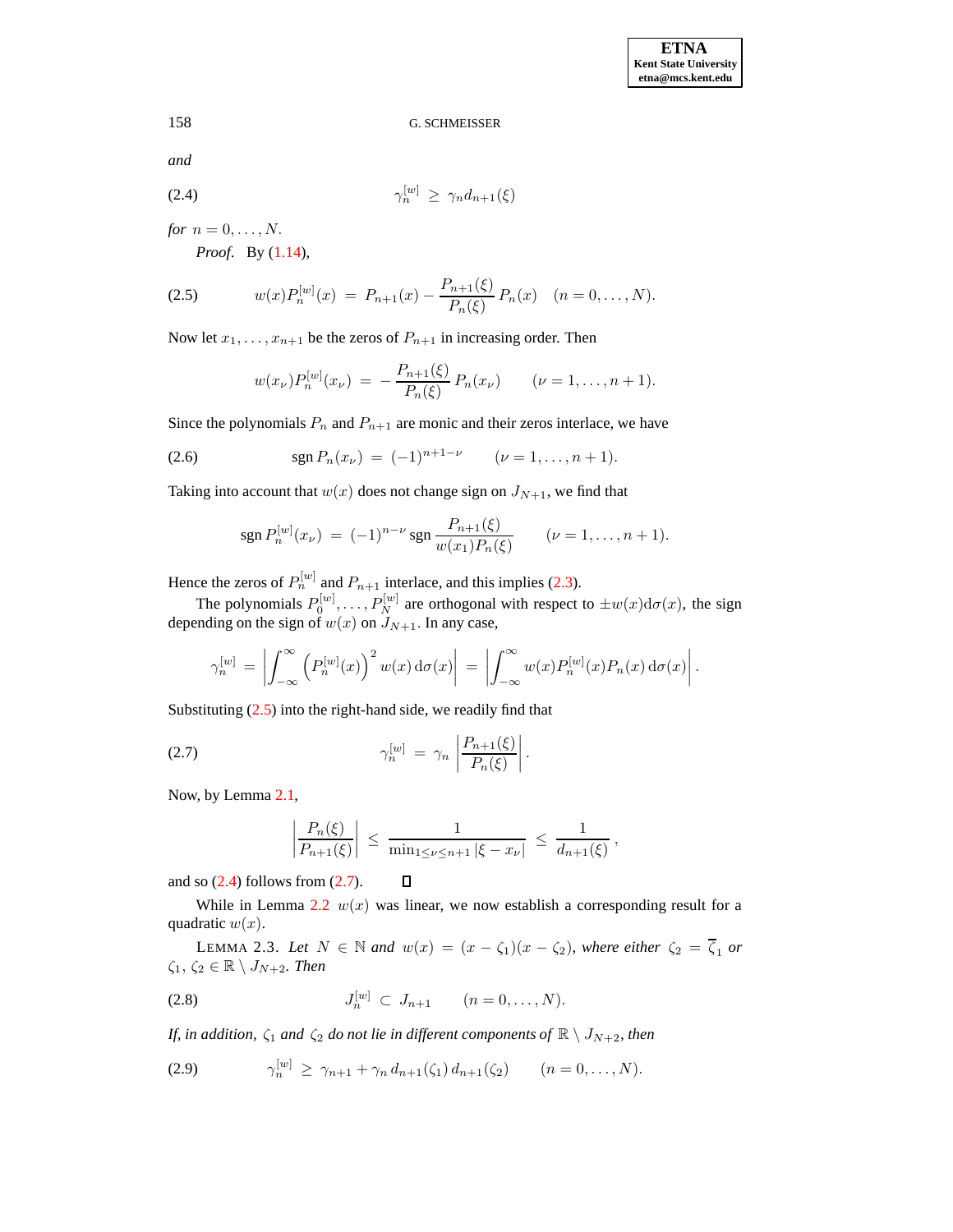*Proof.* We shall prove the lemma under the additional hypothesis that  $\zeta_1 \neq \zeta_2$ . An extension to  $\zeta_1 = \zeta_2$  will be achieved by continuous continuation, as we have explained in the paragraph following [\(1.10\)](#page-2-0).

Using the notation  $(1.17)$ , we deduce from  $(1.14)$  by Laplace expansion (with respect to the first row) of the determinant in the numerator that

<span id="page-7-0"></span>
$$
(2.10) \t w(x) P_n^{[w]}(x) = \frac{V_{n+1}(\zeta_1, \zeta_2)}{V_n(\zeta_1, \zeta_2)} P_n(x) - \frac{V_{n+1}^*(\zeta_1, \zeta_2)}{V_n(\zeta_1, \zeta_2)} P_{n+1}(x) + P_{n+2}(x).
$$

Now let  $x_1, \ldots, x_{n+1}$  be again the zeros of  $P_{n+1}$  in increasing order. It follows from the recurrence formula  $(1.3)$  and from  $(1.4)$  that

$$
P_{n+2}(x_{\nu}) = -\frac{\gamma_{n+1}}{\gamma_n} P_n(x_{\nu}) \qquad (\nu = 1, \ldots, n+1).
$$

Hence  $(2.10)$  gives

$$
w(x_{\nu})P_n^{[w]}(x_{\nu}) = P_n(x_{\nu})\left(\frac{V_{n+1}(\zeta_1,\zeta_2)}{V_n(\zeta_1,\zeta_2)} - \frac{\gamma_{n+1}}{\gamma_n}\right) \qquad (\nu = 1,\ldots,n+1).
$$

The term in parentheses must be different from zero since  $P_n^{[w]}$  would have  $n + 1$  zeros otherwise. Recalling [\(2.6\)](#page-6-4), we easily conclude that the zeros of  $P_n^{[w]}$  and  $P_{n+1}$  interlace. This shows that  $(2.8)$  holds.

Now we want to estimate  $\gamma_n^{[w]}$  from below. Clearly

<span id="page-7-1"></span>
$$
\gamma_n^{[w]} = \int_{-\infty}^{\infty} \left( P_n^{[w]}(x) \right)^2 w(x) d\sigma(x) = \int_{-\infty}^{\infty} w(x) P_n^{[w]}(x) P_n(x) d\sigma(x).
$$

Substituting  $(2.10)$  into the right-hand side, we readily find that

(2.11) 
$$
\gamma_n^{[w]} = \gamma_n \frac{V_{n+1}(\zeta_1, \zeta_2)}{V_n(\zeta_1, \zeta_2)}.
$$

Employing the recurrence formula  $(1.3)$ , we obtain that

$$
V_{n+1}(\zeta_1, \zeta_2) = \det \begin{pmatrix} P_{n+1}(\zeta_1) & P_{n+2}(\zeta_1) \\ P_{n+1}(\zeta_2) & P_{n+2}(\zeta_2) \end{pmatrix}
$$
  
= 
$$
\det \begin{pmatrix} P_{n+1}(\zeta_1) & (\zeta_1 - \alpha_{n+2})P_{n+1}(\zeta_1) - \beta_{n+1}P_n(\zeta_1) \\ P_{n+1}(\zeta_2) & (\zeta_2 - \alpha_{n+2})P_{n+1}(\zeta_2) - \beta_{n+1}P_n(\zeta_2) \end{pmatrix}
$$
  
= 
$$
(\zeta_2 - \zeta_1)P_{n+1}(\zeta_1)P_{n+1}(\zeta_2) + \frac{\gamma_{n+1}}{\gamma_n}V_n(\zeta_1, \zeta_2).
$$

Hence  $(2.11)$  may be rewritten as

<span id="page-7-2"></span>(2.12) 
$$
\gamma_n^{[w]} = \gamma_{n+1} + \gamma_n \frac{(\zeta_2 - \zeta_1) P_{n+1}(\zeta_1) P_{n+1}(\zeta_2)}{V_n(\zeta_1, \zeta_2)}.
$$

Using Lemma [2.1](#page-5-6) for a partial fraction decomposition of  $P_n/P_{n+1}$ , we find that

$$
\frac{V_n(\zeta_1,\zeta_2)}{P_{n+1}(\zeta_1)P_{n+1}(\zeta_2)} = \frac{P_n(\zeta_1)}{P_{n+1}(\zeta_1)} - \frac{P_n(\zeta_2)}{P_{n+1}(\zeta_2)} = (\zeta_2 - \zeta_1) \sum_{\nu=1}^{n+1} \frac{\lambda_\nu}{(\zeta_1 - x_\nu)(\zeta_2 - x_\nu)}.
$$

**ETNA Kent State University etna@mcs.kent.edu**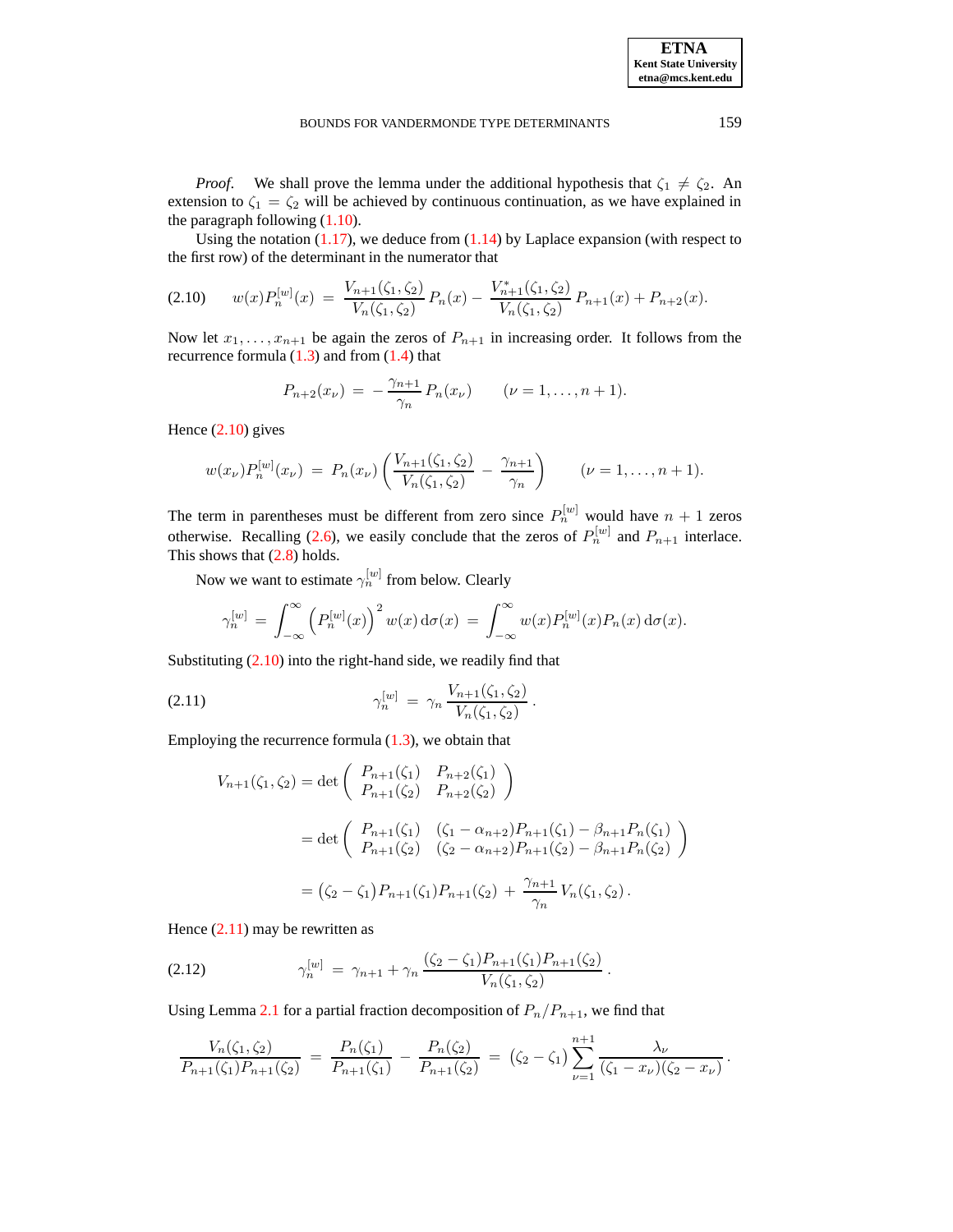Since  $\zeta_1$ , and  $\zeta_2$  are either a pair of conjugate zeros or a pair of real zeros lying in the same component of  $\mathbb{R}\setminus J_{N+2}$ , we see that the last sum is a mean value of positive terms. Therefore

$$
\frac{V_n(\zeta_1,\zeta_2)}{(\zeta_2-\zeta_1)P_{n+1}(\zeta_1)P_{n+1}(\zeta_2)} \leq \frac{1}{d_{n+1}(\zeta_1)d_{n+1}(\zeta_2)}.
$$

 $\Box$ Combining this estimate with [\(2.12\)](#page-7-2), we obviously obtain [\(2.9\)](#page-6-6).

### **3. Proofs of the results in** § **1.**

*Proof of Proposition* [1.1.](#page-1-4) Let  $A = (a_{\mu\nu})$  be a matrix in  $\mathbb{C}^{n \times n}$ . Then, by an inequality of Hadamard [\[4,](#page-12-6) p. 418, Theorem 13.5.3] applied to the transpose of A,

$$
|\det A| \ \leq \ \prod_{\mu=1}^n \left( \sum_{\nu=1}^n |a_{\mu\nu}|^2 \right)^{1/2}.
$$

This estimate can be generalized. If  $D \in \mathbb{C}^{n \times n}$  is a non-singular diagonal matrix with diagonal entries  $d_1, \ldots, d_n$ , then  $\det(D^{-1}AD) = \det A$ , and therefore

$$
|\det A| \ \leq \ \frac{1}{|d_1 \cdots d_n|} \prod_{\mu=1}^n \left( \sum_{\nu=1}^n |a_{\mu\nu} d_\nu|^2 \right)^{1/2}.
$$

This shows that  $V_n(z_1, \ldots, z_k)$  may be estimated as

<span id="page-8-0"></span>
$$
(3.1) \quad |V_n(z_1,\ldots,z_k)| \leq \left[\gamma_n \gamma_{n+1} \cdots \gamma_{n+k-1} \prod_{j=1}^k \left(\sum_{\nu=n}^{n+k-1} \frac{1}{\gamma_{\nu}} |P_{\nu}(z_j)|^2\right)\right]^{1/2}.
$$

By the Christoffel–Darboux formula (see  $[7, p. 43, (3.2.3)$  $[7, p. 43, (3.2.3)$  and  $(3.2.4)$ ])

$$
\sum_{\nu=0}^{m-1} \frac{1}{\gamma_{\nu}} |P_{\nu}(z)|^2 = \begin{cases} \frac{1}{\gamma_{m-1}} \Big( P_m'(z) P_{m-1}(z) - P_m(z) P_{m-1}'(z) \Big) & \text{if } z \in \mathbb{R}, \\ \frac{1}{\gamma_{m-1}} \cdot \frac{P_m(z) P_{m-1}(\overline{z}) - P_m(\overline{z}) P_{m-1}(z)}{z - \overline{z}} & \text{if } z \in \mathbb{C} \setminus \mathbb{R}. \end{cases}
$$

But this is the quantity  $\Delta_m(z)$ , defined in Proposition [1.1.](#page-1-4) Thus [\(3.1\)](#page-8-0) gives [\(1.8\)](#page-1-5).

Employing Lemma [2.1,](#page-5-6) we can avoid the distinction between real and non-real  $z$  in the definition of  $\Delta_m(z)$ . In fact, let  $x_1, \ldots, x_m$  be the zeros of  $P_m$ , and let  $\lambda_1, \ldots, \lambda_m$  be the coefficients in the partial fraction decomposition of  $P_{m-1}/P_m$  according to Lemma [2.1.](#page-5-6)

If  $z \in \mathbb{R}$ , then

$$
\gamma_{m-1}\Delta_m(z) = P'_m(z)P_{m-1}(z) - P_m(z)P'_{m-1}(z)
$$

$$
= -P_m^2(z)\frac{d}{dz}\frac{P_{m-1}(z)}{P_m(z)}
$$

$$
= P_m^2(z)\sum_{\mu=1}^m \frac{\lambda_\mu}{(z - x_\mu)^2}
$$

$$
= |P_m(z)|^2 \sum_{\mu=1}^m \frac{\lambda_\mu}{|z - x_\mu|^2},
$$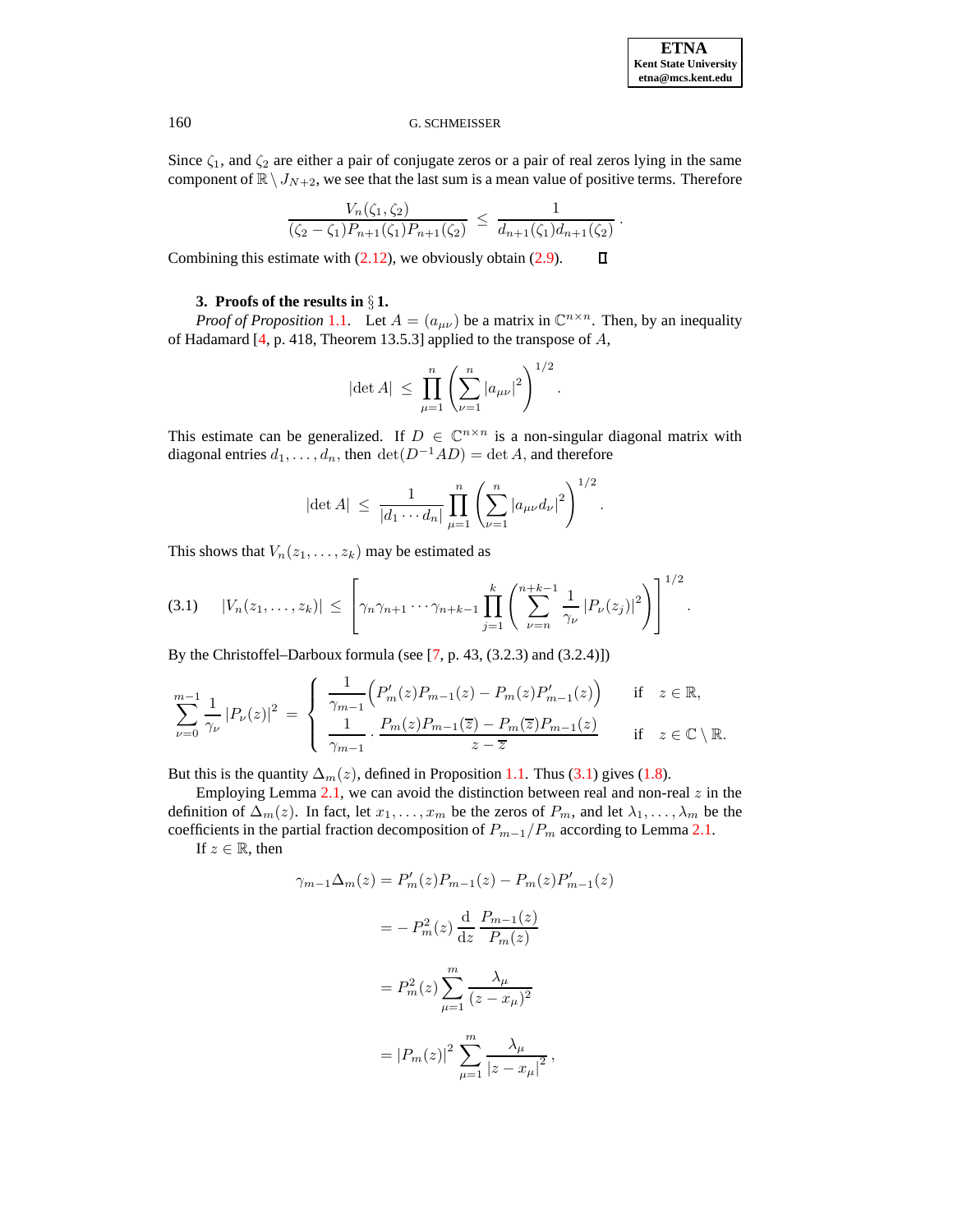and if  $z \in \mathbb{C} \setminus \mathbb{R}$ , then

$$
\gamma_{m-1}\Delta_m(z) = \frac{P_m(z)P_{m-1}(\overline{z}) - P_m(\overline{z})P_{m-1}(z)}{z - \overline{z}}
$$
  

$$
= \frac{|P_m(z)|^2}{z - \overline{z}} \left(\frac{P_{m-1}(\overline{z})}{P_m(\overline{z})} - \frac{P_{m-1}(z)}{P_m(z)}\right)
$$
  

$$
= \frac{|P_m(z)|^2}{z - \overline{z}} \left(\sum_{\mu=1}^m \frac{\lambda_\mu}{\overline{z} - x_\mu} - \sum_{\mu=1}^m \frac{\lambda_\mu}{z - x_\mu}\right)
$$
  

$$
= |P_m(z)|^2 \sum_{\mu=1}^m \frac{\lambda_\mu}{|z - x_\mu|^2}.
$$

Hence for any  $z \in \mathbb{C}$ ,

$$
\Delta_m(z) = \frac{1}{\gamma_{m-1}} \sum_{\mu=1}^m \lambda_\mu \left| \frac{P_m(z)}{z - x_\mu} \right|^2,
$$

which gives  $(1.9)$  at once.

<span id="page-9-0"></span>*Proof of Theorem* [1.2.](#page-2-2) First we note that

(3.2) 
$$
\left| \frac{V_{n+1}(z_1, \ldots, z_k)}{V_n(z_1, \ldots, z_k)} \right| = \frac{\gamma_n^{[w]}}{\gamma_n}.
$$

 $\Box$ 

In fact, using  $(1.14)$ , we see that

$$
\gamma_n^{[w]} = \left| \int_{-\infty}^{\infty} \left( P_n^{[w]}(x) \right)^2 w(x) \, d\sigma(x) \right| = \left| \int_{-\infty}^{\infty} w(x) P_n^{[w]}(x) P_n(x) \, d\sigma(x) \right|
$$

$$
= \left| \frac{1}{V_n(z_1, \ldots, z_k)} \int_{-\infty}^{\infty} V_n(x, z_1, \ldots, z_k) P_n(x) \, d\sigma(x) \right|.
$$

Now, expanding the determinant inside the integral with respect to the first row and paying attention to the orthogonality of the system  $(P_n)_{n \in \mathbb{N}_0}$ , we readily obtain [\(3.2\)](#page-9-0).

In view of [\(3.2\)](#page-9-0), we have to estimate  $\gamma_n^{[w]}$  from below. For this we can use Lemmas [2.2](#page-5-0) and [2.3](#page-6-0) repeatedly, taking advantage of the obvious fact that the operation of attaching a superscript  $[w]$  is multiplicative in the following sense. If  $w = uv$ , then  $P_n^{[w]} = (P_n^{[u]})^{[v]}$ and, consequently,  $\gamma_n^{[w]} = (\gamma_n^{[u]})^{[v]}$ .

Obviously, we may factor the polynomial  $w$  as

$$
w(x) = p(x)q_1(x)\cdots q_\ell(x),
$$

where p is a monic real polynomial of degree m such that, if  $m = 2$ , then the zeros of p lie in different components of  $\mathbb{R} \setminus J_{n+\lfloor k/2\rfloor+1}$ , and where  $q_\lambda$   $(\lambda = 1, \ldots, \ell)$  are monic real polynomials of degree two, each having either a pair of conjugate zeros or a pair of real zeros lying in the same component of  $\mathbb{R} \setminus J_{n+\lfloor k/2\rfloor+1}$ . In particular, each  $q_\lambda(x)$  is positive for  $x \in J_{n+|k/2|+1}.$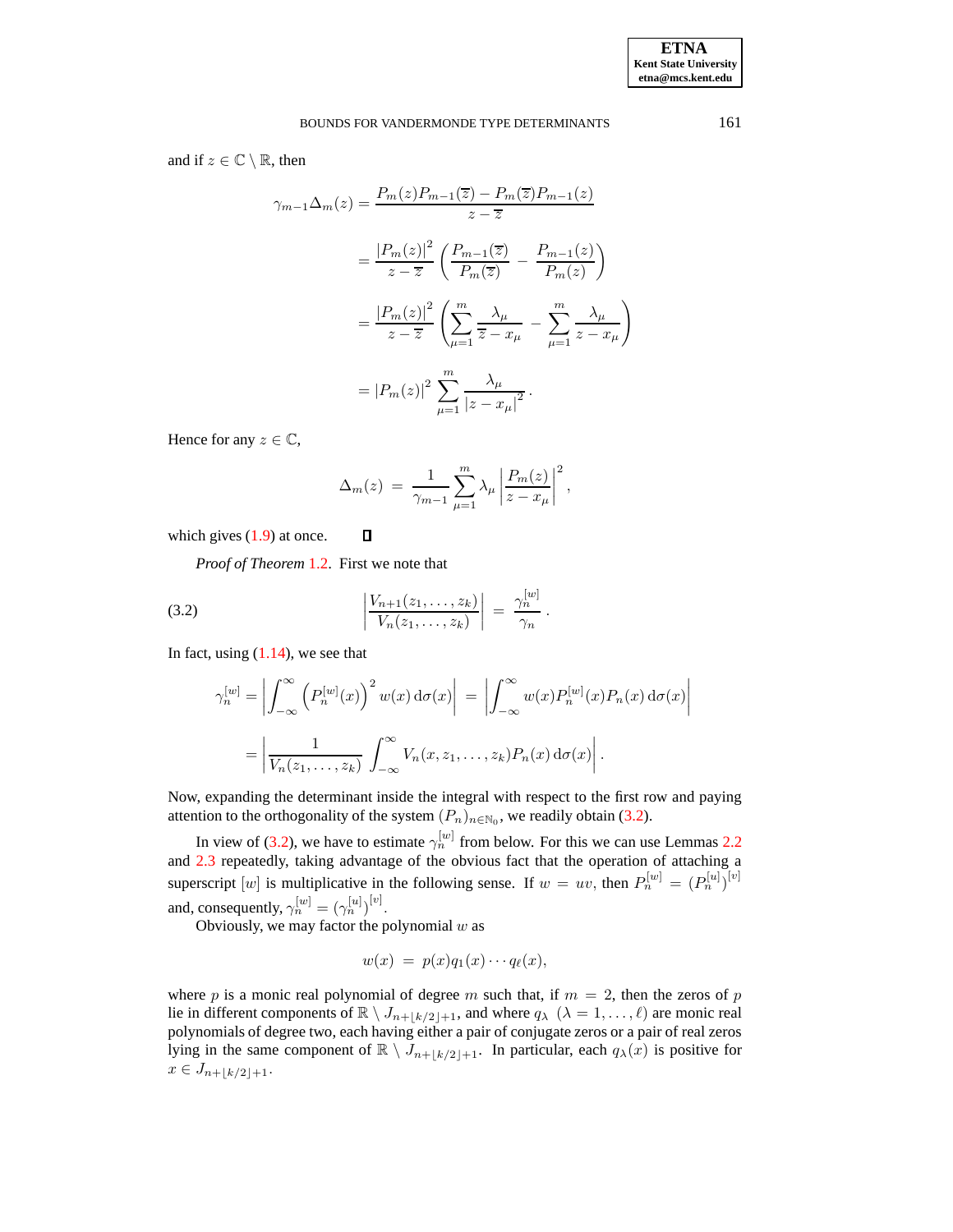Applying Lemma  $2.2 \, m$  $2.2 \, m$  times, we readily see that

$$
\gamma_{\nu}^{[p]} \geq \gamma_{\nu} r^m \qquad (\nu = 0, \ldots, n + \ell).
$$

Now we define  $w_0(x) := p(x)$  and

$$
w_{\lambda}(x) := p(x)q_1(x)\cdots q_{\lambda}(x) \qquad (\lambda = 1,\ldots,\ell).
$$

We claim that

<span id="page-10-0"></span>(3.3) 
$$
\gamma_{\nu}^{[w_{\lambda}]} \ge r^m \sum_{j=0}^{\lambda} {\lambda \choose j} \gamma_{\nu+\lambda-j} r^{2j} \text{ and } d_{\nu}^{[w_{\lambda}]}(z) \ge d_{\nu+m+\lambda}(z) (\lambda = 0, ..., \ell; \nu = 0, ..., n+\ell-\lambda).
$$

The inequality for  $d_{\nu}^{[w_{\lambda}]}(z)$  is an easy consequence of Lemmas [2.2](#page-5-0) and [2.3.](#page-6-0) The inequality for  $\gamma_{\nu}^{[w_{\lambda}]}$  may be proved by induction on  $\lambda$  as follows.

Let  $\zeta_1$  and  $\zeta_2$  be the zeros of  $q_{\lambda+1}$ . Using again Lemma [2.3,](#page-6-0) we conclude that

$$
\gamma_{\nu}^{[w_{\lambda+1}]} = (\gamma_{\nu}^{[w_{\lambda}]})^{[q_{\lambda+1}]} \geq \gamma_{\nu+1}^{[w_{\lambda}]} + \gamma_{\nu}^{[w_{\lambda}]} d_{\nu+1}^{[w_{\lambda}]}(\zeta_1) d_{\nu+1}^{[w_{\lambda}]}(\zeta_2)
$$
  
\n
$$
\geq \gamma_{\nu+1}^{[w_{\lambda}]} + \gamma_{\nu}^{[w_{\lambda}]} d_{\nu+m+\lambda+1}(\zeta_1) d_{\nu+m+\lambda+1}(\zeta_2)
$$
  
\n
$$
\geq \gamma_{\nu+1}^{[w_{\lambda}]} + \gamma_{\nu}^{[w_{\lambda}]} r^2.
$$

Now the induction hypothesis applies and gives

$$
\gamma_{\nu+1}^{[w_{\lambda}]} + \gamma_{\nu}^{[w_{\lambda}]} r^2 \ge r^m \left[ \sum_{j=0}^{\lambda} {\lambda \choose j} \gamma_{\nu+1+\lambda-j} r^{2j} + \sum_{j=0}^{\lambda} {\lambda \choose j} \gamma_{\nu+\lambda-j} r^{2j+2} \right]
$$
  
=  $r^m \left[ \gamma_{\nu+\lambda+1} + \sum_{j=1}^{\lambda} {\lambda \choose j} + {\lambda \choose j-1} \gamma_{\nu+\lambda+1-j} r^{2j} + \gamma_{\nu} r^{2\lambda+2} \right]$   
=  $r^m \sum_{j=0}^{\lambda+1} {\lambda+1 \choose j} \gamma_{\nu+\lambda+1-j} r^{2j}.$ 

This completes the proof of  $(3.3)$ .

Finally, noting that  $w(x) = w_{\ell}(x)$ , and combining [\(3.2\)](#page-9-0) and [\(3.3\)](#page-10-0), we readily obtain [\(1.11\)](#page-2-1).  $\Box$ 

*Proof of Theorem* [1.4.](#page-5-7) Let sgn  $w(x) = \varepsilon$  for  $x \in J$ . It is clear, from the general theory of orthogonal polynomials, that a recurrence formula of the form  $(1.18)$  holds, where, according to [\(1.4\)](#page-1-3),

<span id="page-10-1"></span>(3.4) 
$$
\alpha_n^{[w]} = \frac{\varepsilon}{\gamma_{n-1}^{[w]}} \int_{-\infty}^{\infty} x \left( P_{n-1}^{[w]}(x) \right)^2 w(x) d\sigma(x)
$$

and

(3.5) 
$$
\beta_n^{[w]} = \frac{\gamma_n^{[w]}}{\gamma_{n-1}^{[w]}}
$$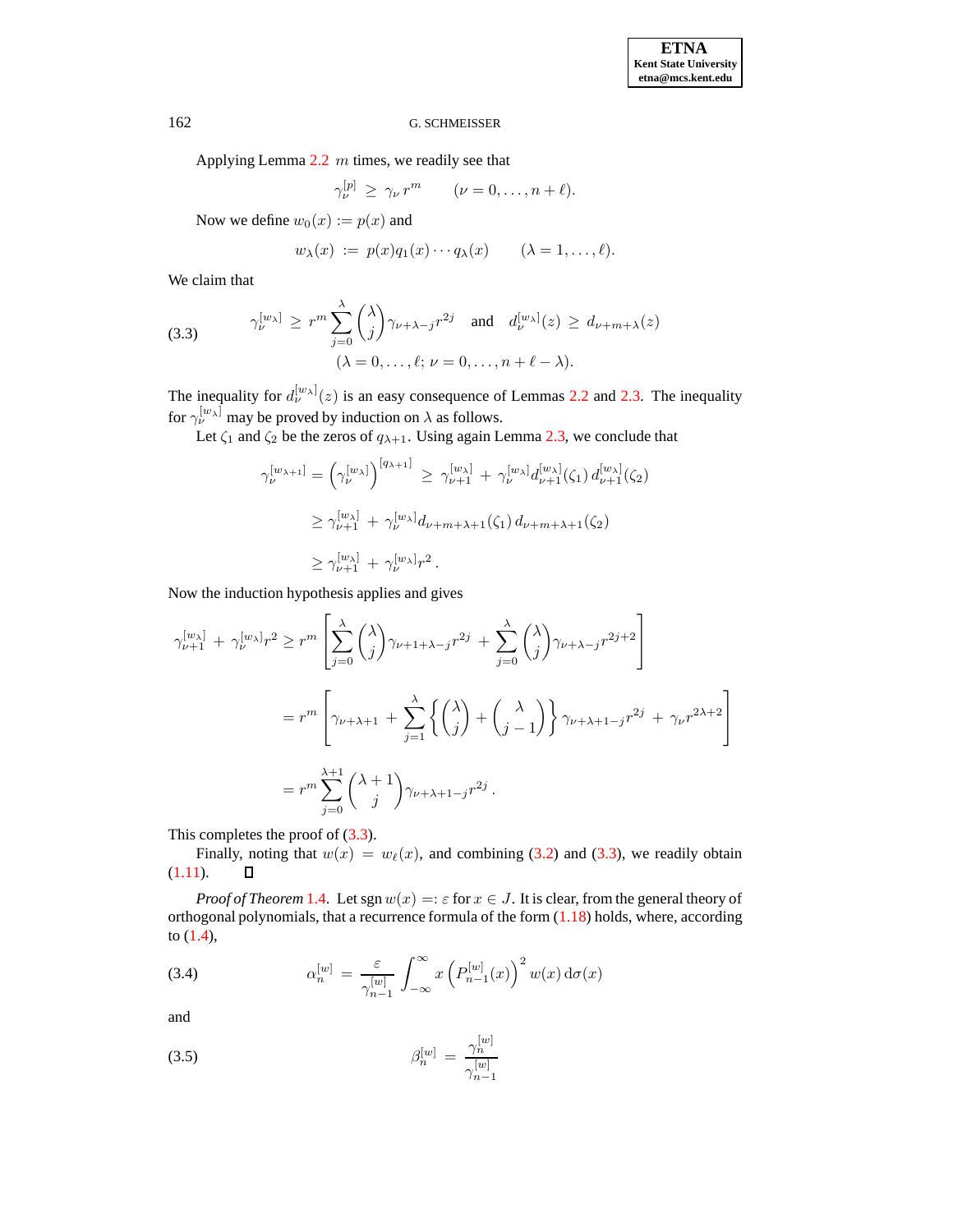#### BOUNDS FOR VANDERMONDE TYPE DETERMINANTS 163

for  $n \in \mathbb{N}$ .

 $\chi$ From [\(3.2\)](#page-9-0) and the discussion of the influence of the sign of w (see § 1), we know that

<span id="page-11-0"></span>(3.6) 
$$
\gamma_n^{[w]} = \varepsilon (-1)^k \gamma_n \frac{V_{n+1}(z_1, \dots, z_k)}{V_n(z_1, \dots, z_k)} \qquad (n \in \mathbb{N}_0),
$$

which gives  $(1.20)$  at once.

A verification of  $(1.19)$  is more sophisticated. In view of  $(1.14)$ , we may write

$$
x\left(P_{n-1}^{[w]}(x)\right)^2 w(x) = \det \begin{pmatrix} P_{n-1}(x) & P_n(x) & \dots & P_{n+k-1}(x) \\ P_{n-1}(z_1) & P_n(z_1) & \dots & P_{n+k-1}(z_1) \\ \vdots & \vdots & \ddots & \vdots \\ P_{n-1}(z_k) & P_n(z_k) & \dots & P_{n+k-1}(z_k) \end{pmatrix} \frac{(-1)^k x P_{n-1}^{[w]}(x)}{V_{n-1}(z_1, \dots, z_k)}.
$$

By the orthogonality of the system  $(P_n)_{n \in \mathbb{N}_0}$ , we have

$$
\int_{-\infty}^{\infty} x P_{n-1+j}(x) P_{n-1}^{[w]}(x) d\sigma(x) = \begin{cases} 0 & \text{if } j \ge 2, \\ \gamma_n & \text{if } j = 1. \end{cases}
$$

Hence, when we expand the determinant with respect to the first row and calculate  $\alpha_n^{[w]}$ according to [\(3.4\)](#page-10-1), we find that

$$
\alpha_n^{[w]} = \frac{\varepsilon(-1)^k}{\gamma_{n-1}^{[w]}} \left[ \frac{V_n(z_1,\ldots,z_k)}{V_{n-1}(z_1,\ldots,z_k)} \int_{-\infty}^{\infty} x P_{n-1}(x) P_{n-1}^{[w]}(x) d\sigma(x) - \gamma_n \frac{V_n^*(z_1,\ldots,z_k)}{V_{n-1}(z_1,\ldots,z_k)} \right].
$$
\n(3.7)

Next, we have to calculate the integral on the right-hand side. By the recurrence formula for the system  $(P_n)_{n \in \mathbb{N}_0}$ , we have

$$
xP_{n-1}(x) = P_n(x) + \alpha_n P_{n-1}(x) + \beta_{n-1} P_{n-2}(x).
$$

This implies that

$$
(3.8) \quad \int_{-\infty}^{\infty} x P_{n-1}(x) P_{n-1}^{[w]}(x) \, \mathrm{d}\sigma(x) \, = \, \alpha_n \gamma_{n-1} + \beta_{n-1} \int_{-\infty}^{\infty} P_{n-2}(x) P_{n-1}^{[w]}(x) \, \mathrm{d}\sigma(x) \, .
$$

It remainsto calculate the integral on the right-hand side. For this, we proceed as follows. By [\(1.14\)](#page-4-1),

$$
w(x)P_{n-2}^{[w]}(x) = (-1)^k \frac{V_{n-2}(x, z_1, \ldots, z_k)}{V_{n-2}(z_1, \ldots, z_k)}.
$$

Multiplying both sides by  $P_{n-1}^{[w]}(x)$ , expanding the Vandermonde type determinant in the numerator, with respect to the first row, and integrating with respect to  $d\sigma(x)$ , we obtain

$$
0 = \int_{-\infty}^{\infty} w(x) P_{n-2}^{[w]}(x) P_{n-1}^{[w]}(x) d\sigma(x) =
$$
  

$$
(-1)^k \left[ \frac{V_{n-1}(z_1, \ldots, z_k)}{V_{n-2}(z_1, \ldots, z_k)} \int_{-\infty}^{\infty} P_{n-2}(x) P_{n-1}^{[w]}(x) d\sigma(x) - \gamma_{n-1} \frac{V_{n-1}^*(z_1, \ldots, z_k)}{V_{n-2}(z_1, \ldots, z_k)} \right],
$$

 $\Box$ 

and so

<span id="page-11-1"></span>(3.9) 
$$
\int_{-\infty}^{\infty} P_{n-2}(x) P_{n-1}^{[w]}(x) d\sigma(x) = \gamma_{n-1} \frac{V_{n-1}^*(z_1, \dots, z_k)}{V_{n-1}(z_1, \dots, z_k)}.
$$

Finally, combining  $(3.6)$ – $(3.9)$ , we arrive at  $(1.19)$ .